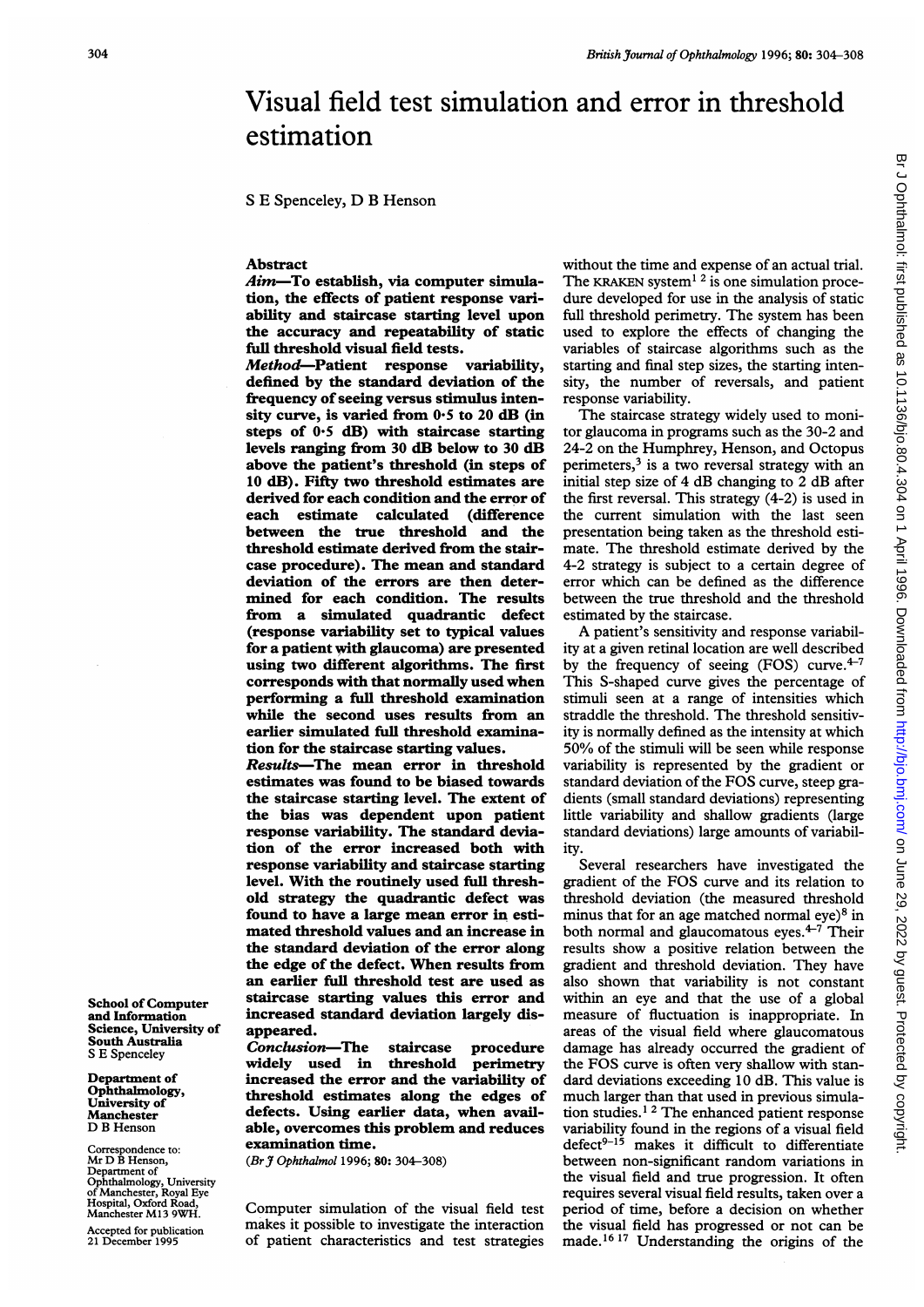Figure <sup>1</sup> The relation between pattern deviation and patient response variability for 185 retinal locations in 60 glaucoma patients. Patient response variability is represented by the standard deviation of the frequency of seeing curve. The region marked A represents the <sup>60</sup> examples of most advanced loss, B the <sup>60</sup> examples of early loss, and C the <sup>65</sup> most normal results.



enhanced variability and, where possible, reducing its magnitude is an important objective in glaucoma research.

This paper seeks to determine how the error in the 4-2 strategy behaves when large degrees of patient response variability are present. It then presents an example which demonstrates that the error is larger and varies more at the edges of visual field defects. Finally, it demonstrates how the error is reduced, along with its variability, by using threshold data from an earlier examination as staircase starting values. This approach has the added advantage of reducing test time.

# Method

Different combinations of patient response variability and staircase starting level are explored to determine the error in the threshold. Patient response variability, defined by the standard deviation of the FOS curve, is varied from  $0.5$  to 20 dB (in steps of  $0.5$  dB) with starting levels ranging from 30 dB above to 30 dB below the threshold (in steps of 10 dB). Each result is composed of 52 simulated threshold estimates from which the mean and standard deviations of the error are calculated.

The simulation is extended to a left superior quadrantic visual defect whose threshold deviation corresponds to  $-20$  dB across the whole of the quadrant (see Fig 4). The response variability at each test location is set to match that found in patients with glaucomatous damage. This assignment used the FOS data collected by Chauhan et  $al^{45}$  from 185 retinal locations in 60 glaucoma patients. The analysis of Chauhan's data began with the fitting of FOS curves to the data from each of the 185 retinal locations using the probit analysis of spss.<sup>18</sup>

Figure <sup>1</sup> plots response variability (standard deviation of the fitted FOS curves) against the pattern deviation for the 185 retinal locations tested by Chauhan et  $al.45$  Pattern deviation is similar to threshold deviation but includes a component which compensates for overall shifts in the eye's sensitivity.8 The data given in Figure <sup>1</sup> show both an increase in magnitude and spread of response variability with severity of loss. The assignment of response variability within the stimulation was based on an empirical model of this distribution. This model isolated three ranges of pattern deviation values - advanced loss, intermediate loss, and no loss. The first range includes 60 retinal locations whose pattern deviations ranged from  $-29.92$  to  $-9.57$  dB, the second 60 retinal locations with pattern deviations ranging from  $-9.48$  to  $-2.8$  dB, the third 65 retinal locations with pattem deviations ranging from  $-2.69$  to  $+3.58$  dB. After first establishing which of the three ranges the pattern deviation fell within a value for response variability was assigned on the basis of the distribution within the response range.

After assigning a value for the response variability to each of the test locations the simulation conducted a 24-2 full threshold visual field test. The only difference between this program and that used to test patients is the replacement of the patient responses with those from the simulation algorithm. The simulation used random stimulus presentation of the test targets and started with four seed locations (one in each quadrant at a horizontal and vertical eccentricity of 9 degrees) with starting values set at 30 dB. In this simulation the normal setting for age was set to be 30 dB across the whole of the central field. The results from the seed locations were used to establish starting values for the neighbouring locations. The results at these secondary locations are then used as starting values for more neighbouring locations, and so on. Repeat estimates were made at <sup>10</sup> preselected locations (as per standard 24-2 program) which included the seed locations. When repeat estimates were available the results from the second estimate were used in the following analysis.

The whole process, assignment of response variability and simulated examination, was repeated 100 times. The mean and standard deviation of the threshold estimates were then calculated for all test locations.

To establish the effect of using earlier threshold data as the starting values for the 4-2 strategy the results from the 100 simulations were used as starting values for a further 100 simulated examinations. Each simulation took the estimated threshold at each test location of the corresponding previous simulation as a starting value rather than use 'normal age values' or neighbouring locations. The simulation assigned new levels of response variability to each location of each re-run. The mean and standard deviation of the threshold estimates were again calculated for all test locations.

### Results

The average error in threshold determination for each of the seven starting levels versus patient response variability (standard deviation of the FOS curve) is given in Figure 2. The direction of the error is biased towards the starting level with its magnitude dependent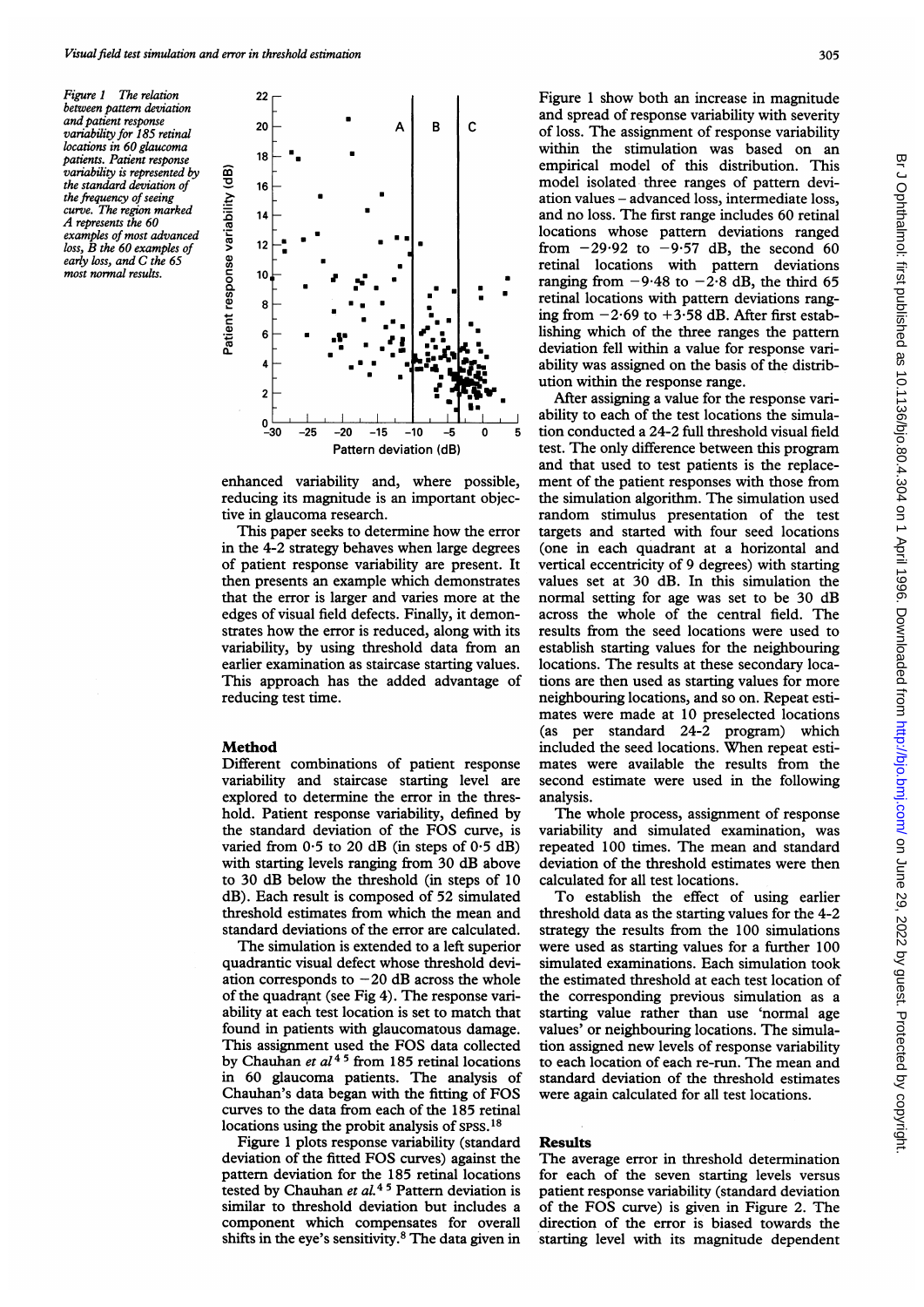

Figure 2 The relation between the average error (of 52 measures) in final threshold determination and patient response variability for seven different staircase starting levels. Patient response variability is represented by the standard deviation of the frequency of seeing curve. The vertical line separates small variabilities  $(< 6$  dB) from the larger ones.

upon patient response variability and the starting level. The average error is close to zero when the starting level of the staircase corresponds with the threshold.

The standard deviation of the error in threshold determination for each of the seven starting levels versus response variability is given in Figure 3. There is a steady rise in the standard deviation as response variability increases, for all categories. The effect of staircase starting level upon the standard deviation of the error becomes more important as the patient response variability increases. For situations where the response variability is fairly small  $(< 6$ dB) all staircase starting levels give similar results while beyond this level the standard deviation increases with the starting level (starting level being defined as the difference between the staircase starting intensity and the threshold).

The mean threshold estimates for the quadrantic defect using 'normal age values' and neighbourhood calculations are given in Figure 4B. In the normal area of the visual field the mean values are within a few tenths of a decibel of the true value. In the defective quadrant the mean error varies with location reaching values of between 2-2 and 3-8 dB towards the edge of the defect. In comparison, when the staircase starting value is set to equal the threshold estimate of a previous examination this increase towards the border of the defect largely disappears (see Fig 4G).

The standard deviation of the threshold estimates when using 'normal age values' and neighbourhood calculations are given in Figure 5A and the results from using earlier data in Figure 5B. In both these figures it can be seen that the standard deviation of the threshold estimates is larger within the defective quadrant than within the normal area of the visual field. This reflects the established relation between response variability and pattern deviation. In Figure 5A the standard deviation is greatest on the defective side of the defect edge having an average value of 5-2 dB. In comparison, when results from a previous threshold estimate are used as staircase starting values the increase in standard deviation along the edge of the defect largely disappears (average value  $4·1$  dB). The differences in the standard deviations between these two strategies is highlighted in Figure 5C where the results from Figure 5B have been subtracted from those in Figure 5A. Positive values indicate the standard deviation is smaller when using earlier threshold data as staircase starting values.

The use of earlier threshold data as staircase starting values for the 4-2 strategy also reduces the number of presentations needed to complete the examination. On average, the number of presentations reduced from 300 to 281, a small but significant ( $p < 0.001$ ) difference.

## Discussion

One of the characteristics of glaucomatous visual field loss is an increase in the patient's response variability at and around the region of a visual field defect.<sup>9-15</sup> The data of Chauhan et  $al<sup>12</sup>$  have shown that standard deviations of the FOS curve can reach values as high as 20 dB and frequently reach levels of 10 dB (see Fig 1). In previously published simulations response variability has been confined to the levels found in patients with threshold deviations which fall within normal range (response variability  $\leq 6$  dB). Within this range the average bias in the threshold estimate is less than 2 dB and the variability of the threshold estimates is relatively independent of the staircase starting level (see Figs 2 and 3). When the range of patient response variability is extended to include those values likely to be seen in areas of glaucomatous visual field damaged there is not only a further increase in both the average bias and the standard deviation of the threshold estimates but also an increasingly important effect of staircase starting level.

The algorithm used in the full threshold strategy found within most computerised perimeters utilise, whenever possible, the threshold levels of neighbouring locations to decide upon suitable staircase starting values. These algorithms speed up the examination by reducing the number of presentations within any given examination.

At the edge of visual field defects algorithms that utilise neighbourhood averaging will generate staircase starting values which differ from the threshold by a larger amount than in other regions of the visual field. This will bias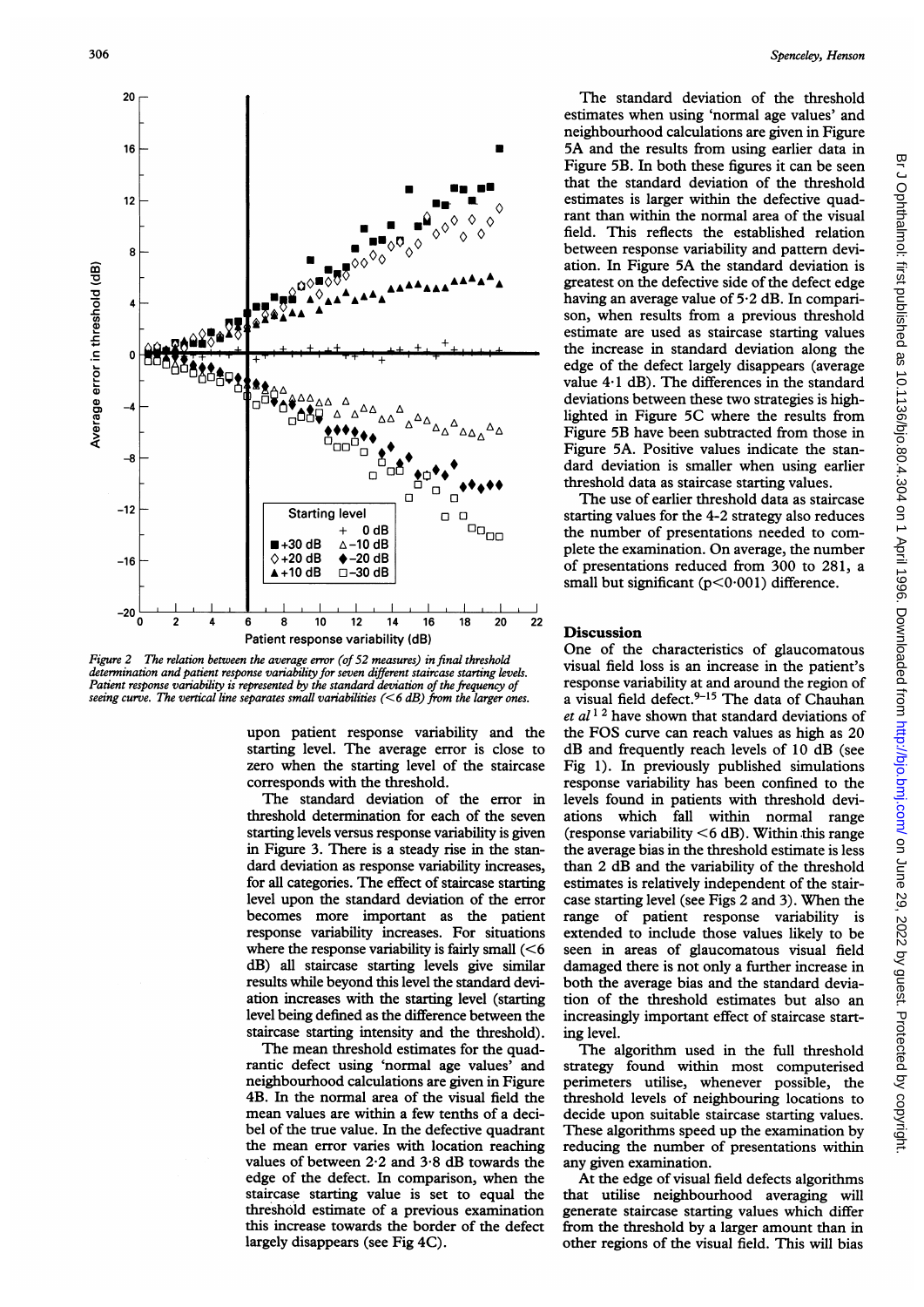

Figure 3 The relation between standard deviation of error in final threshold determination and patient response variability for seven different staircase starting levels. Patient response variability is represented by the standard deviation of the frequency of seeing curve.

the threshold estimates towards the average threshold of the neighbouring locations, it will raise the average threshold on the defective side of the defect border and lower the average threshold on the normal side of the border. The magnitude of the bias is dependent uponthe response variability (see Fig 2). In eyes with glaucomatous damage, where the response variability is high in the region of a defect, the magnitude of this bias will be exaggerated. This predicted effect can be seen in the data of Figure 4B where the average threshold estimate on the defective side of the defect border is raised by an average of 2-8 dB.

On the 'normal' side of the defect border the predicted effect, a lowering of the average threshold, is not apparent (the average error for the nine locations bordering the defect is only  $-0.2$  dB). There are two explanations for this; firstly, the response variability on the normal side of the border is lower than that on the defective side which, as can be seen from Figure 2, will reduce the bias for any given staircase starting level. Secondly, the simulation starts testing the four seed locations at the expected threshold (30 dB). While this coincides with the threshold in the normal quadrants it is 20 dB away from the threshold in the defective quadrant. To establish threshold estimates the simulation will, therefore, require more presentations at the seed location in the defective quadrant than it will in the other three quadrants. This in turn will

result in the threshold estimates being established at the normal seed locations before the defective location and the test proceeding from the normal to the defective quadrant more often than from the defective to the normal. At the border of the defect the staircase starting level will, therefore, be closer to the normal value of 30 dB than it will to the defective value of 10 dB which can account for the absence of the predicted bias on the normal side of the defect border.

The relation between response variability and threshold deviation means that within the area of the defect there is an increase in the variability of threshold estimates (see Fig 5A). As discussed above, along the edges of the defect the influence of neighbourhood averaging will generate staircase starting levels which will differ from the thresholds by a larger extent than in other regions of the visual field. This in turn will increase the standard deviation of the threshold estimates on the defective side of the defect border. Such an effect can clearly be seen in Figure 5A where the average standard deviation of threshold estimates on the defective side of the defect border is 5 2 dB compared with 3.9 dB for all other defective locations.

Haefliger and Flammer<sup>12 20</sup> have already reported that patients with glaucoma give more variable results both at the edge of glaucomatous defects and in the region surrounding the blind spot. The results from this simulation indicate that some of this increase can be attributed to the threshold algorithm.

The increased variability seen at the edges of a defect results from having an algorithm which uses 'normal age values' and the thresholds of neighbouring test locations to calculate suitable staircase starting values. When the staircase starting value corresponds



Figure  $4$  Visual field charts giving  $(A)$  the threshold values used in the simulations; (B) the mean threshold values from the 100 simulations using the testing algorithm which sets staircase starting values on the basis of 'normal age values' and the thresholds of neighbouring locations; (C) the mean threshold values from 100 simulations using threshold data from an earlier examination as staircase starting values.